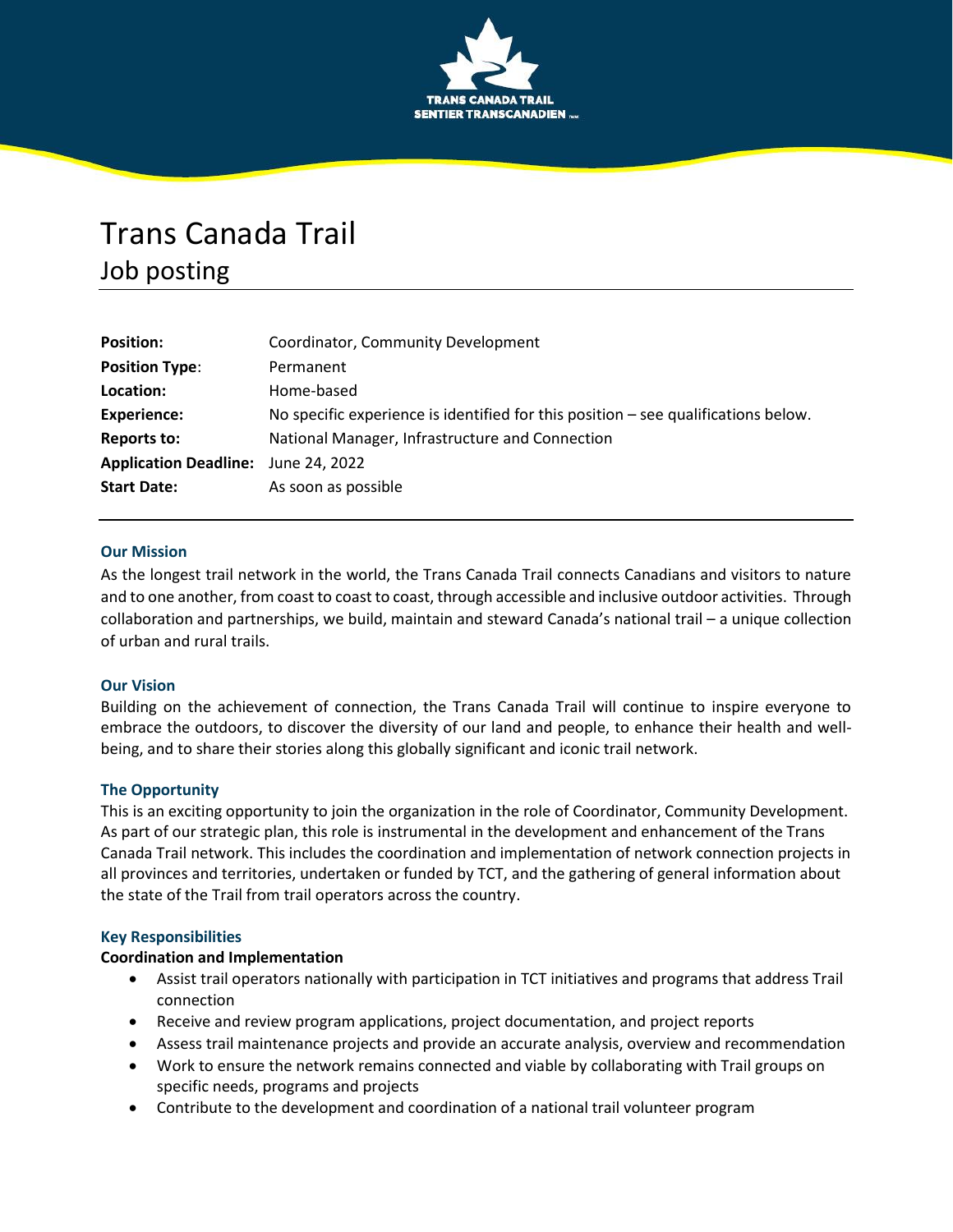- Be proactive in fostering new projects for continual trail improvement and enhancement
- Manage and monitor the progress of projects, with special attention to schedules and budgets
- Maintain an accurate cash flow and meet deliverables
- Provide recommendations on project implementation, including Trail registration, deregistration, reroutes, extension development and funding
- Research and assist in the development of new projects and partnerships
- Ensure TCT recognition is in place for all assigned projects
- Collaborate with the National Manager to develop applicable annual plans and budgets

# **Planning, Budget and Administration**

- Support the National Manager with the implementation of projects and annual plan deliverables
- Collaborate with the National Manager to develop applicable annual plans and budgets

# **Staff & Leadership**

- Communicate and support other TCT departments and staff
- Participate in regular staff and Trail Team meetings, as required

#### **Other**

• Perform other job-related tasks as required

# **Qualifications & Skills**

- Related project coordination experience
- Experience in trail design or construction and signage implementation
- Ability to communicate effectively verbally and in writing
- Ability to build and maintain professional relationships with partners, stakeholders and other agencies, both internal and external
- Ability to communicate complicated, potentially controversial and timely messages, when faced with multiple considerations
- Results-oriented, deriving satisfaction from milestone achievements
- Ability to travel, as required
- Ability to work independently in a remote environment
- Excellent knowledge of Microsoft Office Suite (Word, Excel, PowerPoint)
- Strong knowledge of Salesforce, GIS and mapping systems, with experience in ESRI an asset
- Bilingual (English/French)
- No experience or degree requirements are identified for this position. We encourage applications from all candidates who think they have the training, knowledge, skill and experience related to the job and its responsibilities.

# **How to apply**

Please submit your resume, cover letter and salary expectations in confidence to: project@tctrail.ca before **June 24, 2022.**

We are committed to inclusive, barrier-free recruitment processes and work environments. If contacted